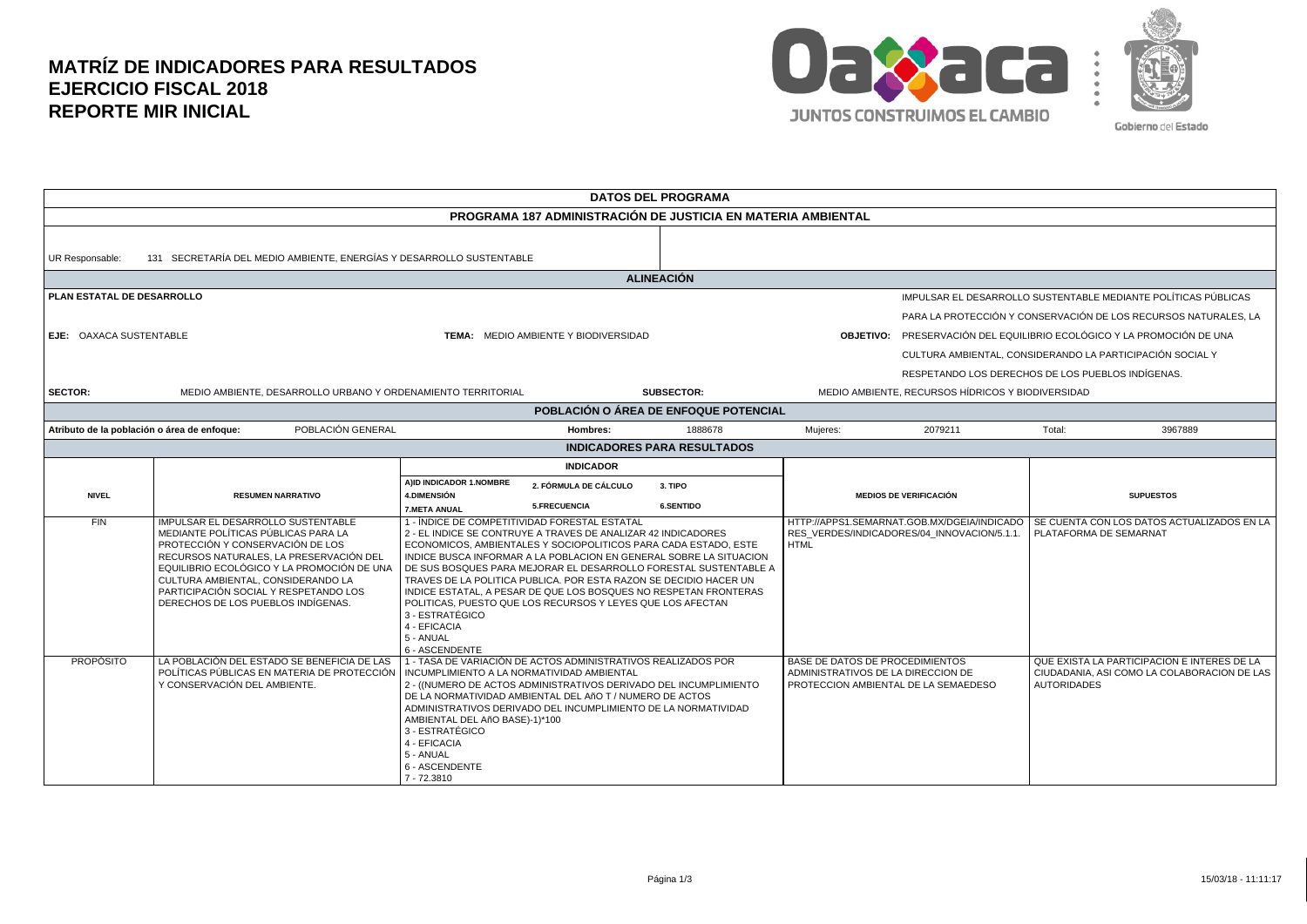## **MATRÍZ DE INDICADORES PARA RESULTADOS EJERCICIO FISCAL 2018 REPORTE MIR INICIAL**



|                   |                                                                                        | <b>INDICADOR</b>                                                                                                                                                                                                                                                                                                                                                                                                                         |                                                                                                                                               |                                                                                                                                            |
|-------------------|----------------------------------------------------------------------------------------|------------------------------------------------------------------------------------------------------------------------------------------------------------------------------------------------------------------------------------------------------------------------------------------------------------------------------------------------------------------------------------------------------------------------------------------|-----------------------------------------------------------------------------------------------------------------------------------------------|--------------------------------------------------------------------------------------------------------------------------------------------|
| <b>NIVEL</b>      | <b>RESUMEN NARRATIVO</b>                                                               | AIID INDICADOR 1.NOMBRE<br><b>2. FÓRMULA DE CÁLCULO</b><br>3. TIPO                                                                                                                                                                                                                                                                                                                                                                       | <b>MEDIOS DE VERIFICACIÓN</b>                                                                                                                 | <b>SUPUESTOS</b>                                                                                                                           |
|                   |                                                                                        | 4. DIMENSIÓN<br><b>6.SENTIDO</b><br>5.FRECUENCIA                                                                                                                                                                                                                                                                                                                                                                                         |                                                                                                                                               |                                                                                                                                            |
|                   |                                                                                        | <b>7.META ANUAL</b>                                                                                                                                                                                                                                                                                                                                                                                                                      |                                                                                                                                               |                                                                                                                                            |
| COMPONENTE        | EXPEDIENTES DE DENUNCIA POPULAR EN<br>MATERIA AMBIENTAL INTEGRADOS                     | 1 - PORCENTAJE DE EXPEDIENTES DE DENUNCIA POPULAR EN MATERIA<br>AMBIENTAL INTEGRADOS<br>2 - (NUMERO DE EXPEDIENTES DE DENUNCIA POPULAR EN MATERIA<br>AMBIENTAL INTEGRADOS / NUMERO DE EXPEDIENTES DE DENUNCIA POPULAR<br>EN MATERIA AMBIENTAL PROGRAMADOS ) *100                                                                                                                                                                         | <b>UR 131</b><br>BASE DE DATOS DE EXPEDIENTES DE QUEJAS Y<br>DENUNCIAS AMBIENTALES DE LA DIRECCIÓN DE<br>PROTECCIÓN AMBIENTAL DE LA SEMAEDESO | <b>UR 131</b><br>EXISTE CONFIANZA EN LA CIUDADANIA PARA<br>ACUDIR A DENUNCIAR LOS HECHOS DELICTIVOS<br>EN MATERIA AMBIENTAL                |
|                   |                                                                                        | 3 - GESTIÓN<br>4 - EFICACIA<br>5 - SEMESTRAL<br>6 - ASCENDENTE<br><b>VARIABLES DEL INDICADOR</b><br>7 - EXPEDIENTE DE DENUNCIA AMBIENTAL CONCLUIDO<br>UR 131 ---- 67,0000<br>TOTAL ---- 67,0000                                                                                                                                                                                                                                          |                                                                                                                                               |                                                                                                                                            |
| <b>ACTIVIDAD</b>  | EXPEDIENTES DE DENUNCIA POPULAR EN<br>MATERIA AMBIENTAL CONCLUIDO                      | 1 - PORCENTAJE DE DENUNCIAS AMBIENTALES CONCLUIDOS<br>2 - (NÚMERO DE DENUNCIAS AMBIENTALES CONCLUIDOS/NÚMERO DE<br>DENUNCIAS AMBIENTALES INTEGRADOS)*100.<br>3 - GESTIÓN                                                                                                                                                                                                                                                                 | <b>UR 131</b><br>BASE DE DATOS DE EXPEDIENTES DE QUEJAS Y<br>DENUNCIAS AMBIENTALES DE LA DIRECCIÓN DE<br>PROTECCIÓN AMBIENTAL DE LA SEMAEDESO | <b>UR 131</b><br>SE CONCLUYE POR HABERSE DICTAMINADO LA<br>RECOMENDACION, RESOLUCION ADMINISTRATIVA<br>O CARECER DE ELEMENTOS LA DENUNCIA. |
|                   |                                                                                        | 4 - EFICACIA<br>5 - TRIMESTRAL<br>6 - ASCENDENTE<br><b>VARIABLES DEL INDICADOR</b><br>7 - NÚMERO DE DENUNCIAS AMBIENTALES CONCLUIDAS<br>UR 131 ---- 47,0000<br>TOTAL ---- 47.0000                                                                                                                                                                                                                                                        |                                                                                                                                               |                                                                                                                                            |
| <b>COMPONENTE</b> | IMPLEMENTACIÓN DEL PROGRAMA ESTATAL DE<br>AUDITORIA AMBIENTAL                          | 1 - PORCENTAJE DE ACCIONES REALIZADAS PARA LA IMPLEMENTACIÓN DEL<br>PROGRAMA ESTATAL DE AUDITORIA AMBIENTAL<br>2 - (NÚMERO DE ACCIONES REALIZADAS/NÚMERO DE ACCIONES<br>PROGRAMADAS)*100<br>3 - GESTIÓN<br>4 - EFICACIA<br>5 - SEMESTRAL<br>6 - ASCENDENTE<br><b>VARIABLES DEL INDICADOR</b><br>7 - ACCIONES REALIZADAS PARA LA IMPLEMENTACIÓN DEL PROGRAMA<br>ESTATAL DE AUDITORIA AMBIENTAL<br>UR 131 ---- 9.0000<br>TOTAL ---- 9.0000 | <b>UR 131</b><br>ACTAS, MINUTAS, LISTAS DE ASISTENCIA Y<br>FOTOGRAFIAS DE LA DIRECCIÓN DE PROTECCION<br>AMBIENTAL DE LA SEMAEDESO             | <b>UR 131</b><br>SE CUENTA CON LOS RECURSOS ECONOMICOS Y<br>TECNICOS PARA ELABORAR EL PROGRAMA<br>ESTATAL DE AUDITORIA AMBIENTAL           |
| <b>ACTIVIDAD</b>  | ELABORAR Y PUBLICAR LA INSTRUMENTACION DEL<br>PROGRAMA ESTATAL DE AUDITORIA AMBIENTAL. | 1 - PORCENTAJE DE NÚMERO DE DOCUMENTOS PUBLICADOS<br>2 - (NÚMERO DE DOCUMENTOS PUBLICADOS/NÚMERO DE DOCUMENTOS<br>PROGRAMADOS A PUBLICAR)*100<br>3 - GESTIÓN<br>4 - EFICACIA<br>5 - TRIMESTRAL<br>6 - ASCENDENTE<br>VARIABLES DEL INDICADOR<br>7 - NÚMERO DE DOCUMENTOS PÚBLICADOS<br>UR 131 ---- 2.0000<br>TOTAL ---- 2.0000                                                                                                            | <b>UR 131</b><br>DOCUMENTOS, ACTAS, MINUTAS, LISTA DE<br>ASISTENCIA, FOTOGRAFIAS DE LA DIRECCIÓN DE<br>PROTECCIÓN AMBIENTAL DE LA SEMAEDESO   | <b>UR 131</b><br>SE CUENTA CON LOS RECURSOS ECONOMICOS Y<br>TECNICOS PARA ELABORAR EL PROGRAMA<br>ESTATAL DE ADITORIA AMBIENTAL            |